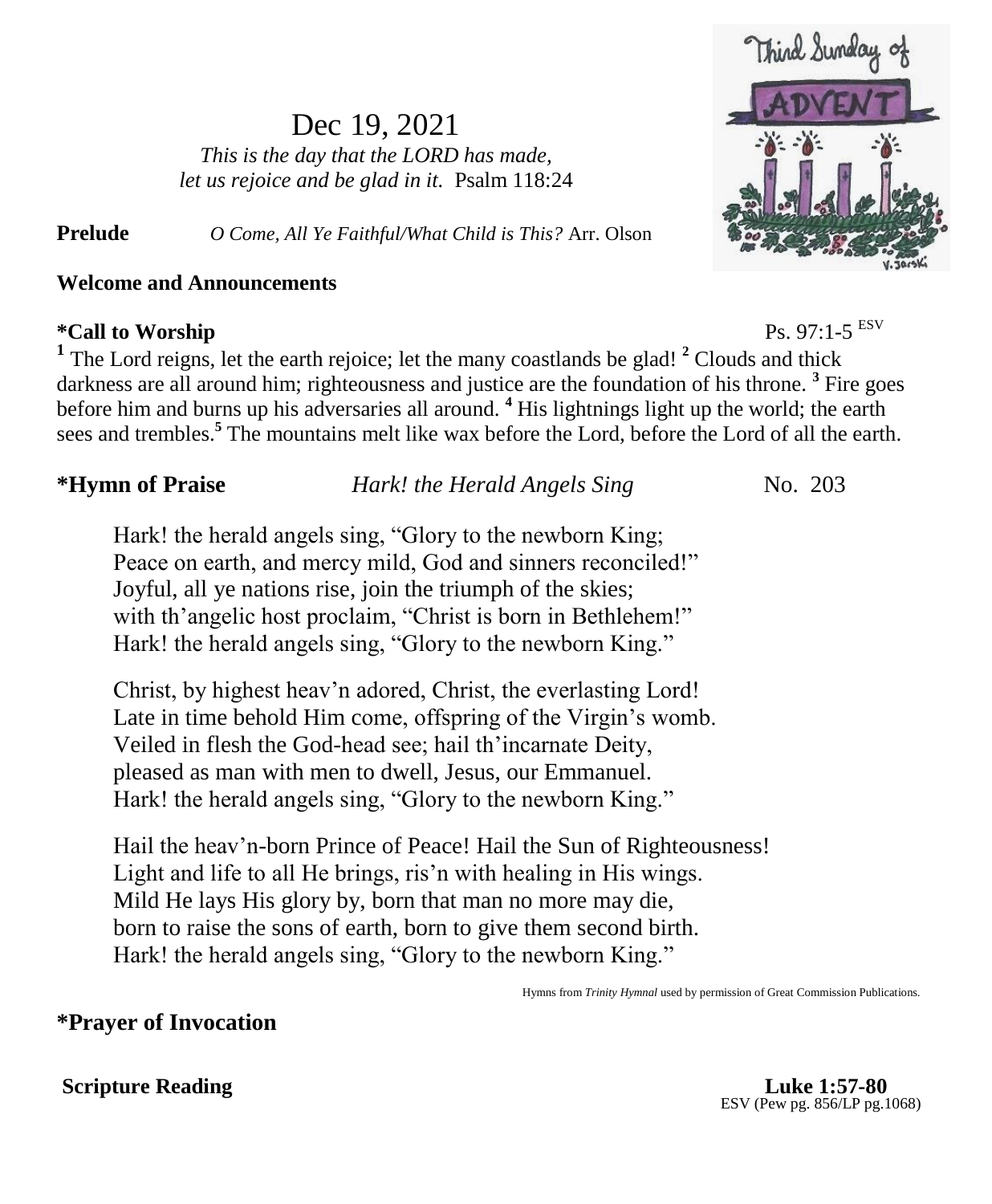#### **Prayer of Confession**

Faithful heavenly Father, you are a covenant-keeping God, but we have forsaken your law and violated your statutes. We have not walked according to your rules or kept your commandments. Though you have always been faithful to us, we are unfaithful to you many times each day in our thoughts and with our words and actions. We know that we deserve to be punished for our sin. Father, because of your steadfast love, forgive us we pray. In our great weakness help us to believe that guilty and vile sinners like ourselves become spotlessly clean in the redeeming blood of Christ Jesus. Cause us to see him as our precious jewel, the one great treasure that we seek above all else. Grant us overwhelming joy in this Man of Sorrows who made full atonement for us and help us to believe and enjoy the truth that it is truly finished. Make us steadfast and faithful until that wonderful day when we see our glorious King and we are brought safely home. In Jesus name, Amen.

## **Assurance of Pardoning Grace** Ps. 97:6-12 ESV

**6** The heavens proclaim his righteousness, and all the peoples see his glory.**<sup>7</sup>** All worshipers of images are put to shame, who make their boast in worthless idols; worship him, all you gods! **<sup>8</sup>** Zion hears and is glad, and the daughters of Judah rejoice, because of your judgments, O Lord. **<sup>9</sup>** For you, O Lord, are most high over all the earth; you are exalted far above all gods. **<sup>10</sup>** O you who love the Lord, hate evil! He preserves the lives of his saints; he delivers them from the hand of the wicked. <sup>11</sup> Light is sown for the righteous, and joy for the upright in heart. **<sup>12</sup>** Rejoice in the Lord, O you righteous, and give thanks to his holy name!

## \***Hymn of Thanksgiving** *Come, Thou Long Expected Jesus* No. 196

Come, Thou long-expected Jesus, born to set Thy people free; from our fears and sins release us; let us find our rest in Thee. Israel's strength and consolation, hope of all the earth Thou art, dear Desire of ev'ry nation, joy of ev'ry longing heart.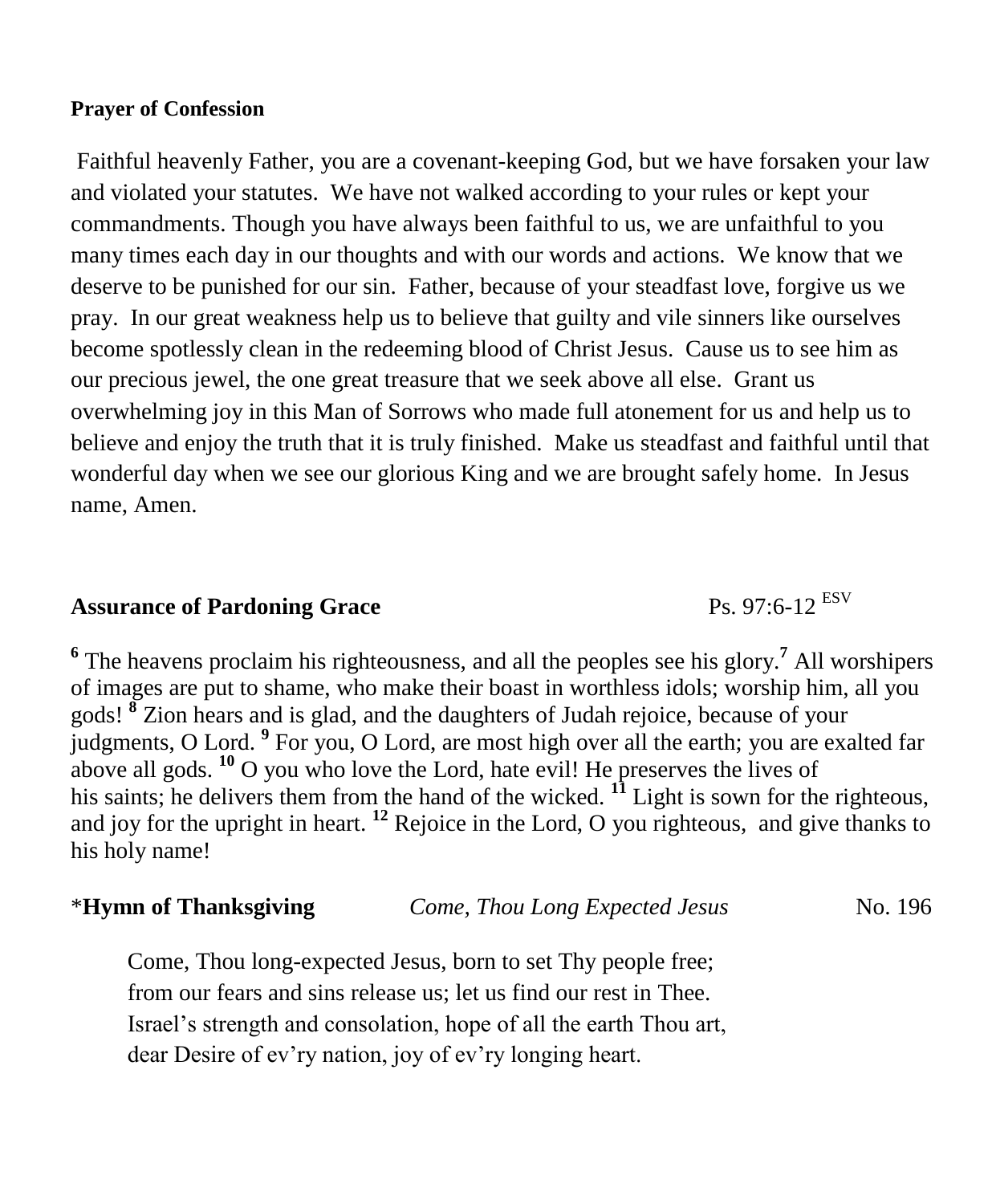Joy to those who long to see Thee, Dayspring from on high, appear; come Thou promised Rod of Jesse, of Thy birth we long to hear! O'er the hills the angels singing news, glad tidings of a birth: "Go to Him, your praises bringing; Christ the Lord has come to earth."

Come to earth to taste our sadness, He whose glories knew no end; by His life He brings us gladness, our Redeemer, Shepherd, Friend. Leaving riches without number, born within a cattle stall; This the everlasting wonder, Christ was born the Lord of all.

 Born Thy people to deliver, born a child and yet a king. born to reign in us forever, now Thy gracious kingdom bring. By Thine own eternal Spirit rule in all our hearts alone; by Thine all-sufficient merit, raise us to Thy glorious throne.

#### Hymns from *Trinity Hymnal* used by permission of Great Commission Publications.

#### **WSC 77-78**

## **Q. 77. What is required in the ninth commandment?**

A. The ninth commandment requireth the maintaining and promoting of truth between man and man, and of our own and our neighbor's good name, especially in witness-bearing.

## **Q. 78. What is forbidden in the ninth commandment?**

A. The ninth commandment forbiddeth whatsoever is prejudicial to truth, or injurious to our own or our neighbor's good name.

#### **Prayer of Intercession**

### \***Doxology** No. 731

Praise God, from Whom all blessings flow; Praise Him, all creatures here below; Praise Him above, ye heav'nly host; Praise Father, Son, and Holy Ghost. Amen.

**Offering** *Selection by CE* 

Hymns from *Trinity Hymnal* used by permission of Great Commission Publications.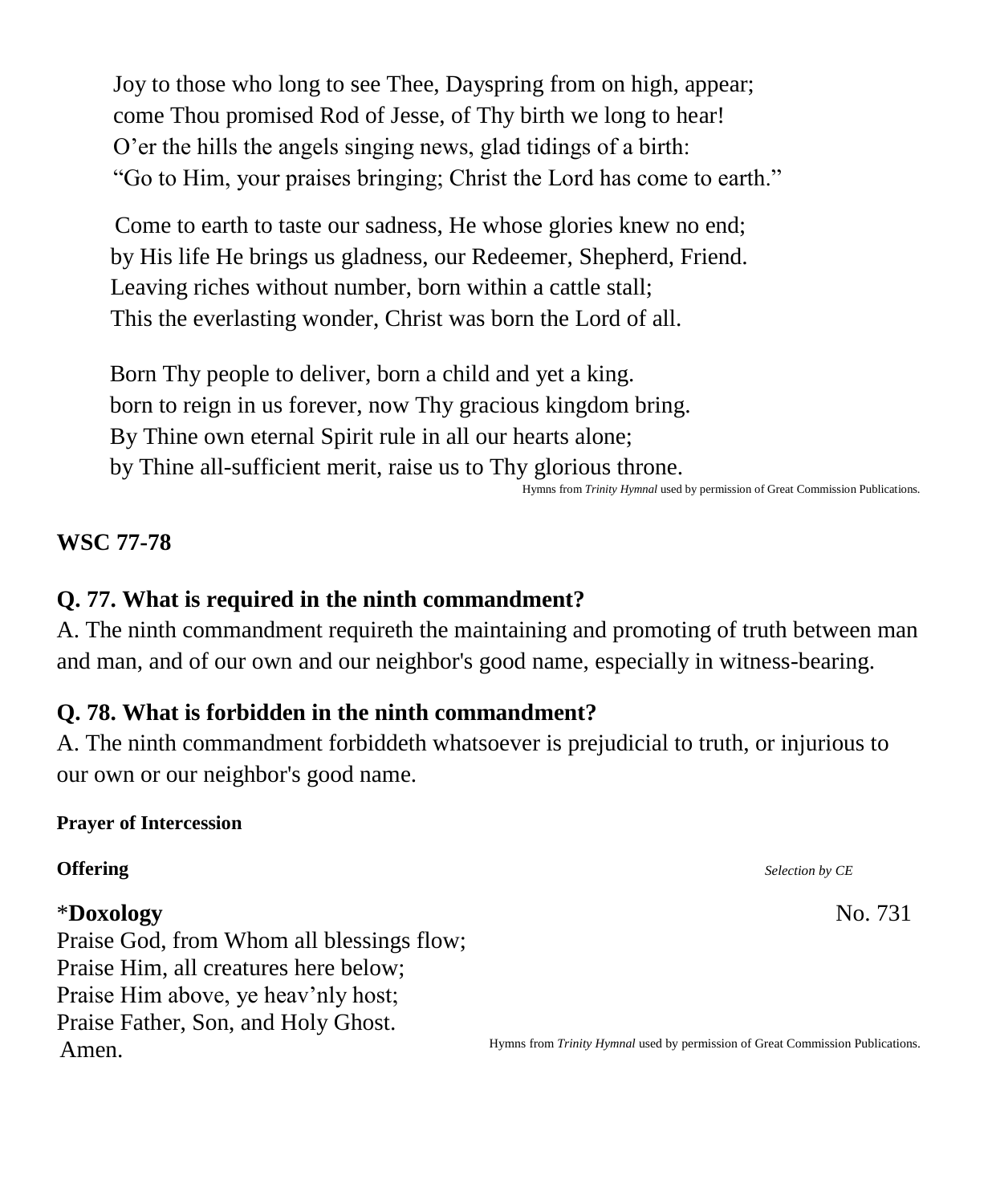#### **\*Hymn of Preparation** *Good Christian Men, Rejoice* No. 207

Good Christian men, rejoice, with heart and soul and voice; Give ye heed to what we say: Jesus Christ is born today; Earth and heav'n before Him bow, and He is in the manger now. Christ is born today! Christ is born today!

Good Christian men, rejoice, with heart and soul and voice; Now ye hear of endless bliss: Jesus Christ was born for this! He hath opened heaven's door, and man is blessed evermore. Christ was born for this! Christ was born for this!

Good Christian men, rejoice, with heart and soul and voice; Now ye need not fear the grave: Jesus Christ was born to save! Calls you one and calls you all to gain His everlasting hall. Christ was born to save! Christ was born to save!

Hymns from *Trinity Hymnal* used by permission of Great Commission Publications.

**Sermon** *Peculiar Providence* Exodus 2:1-10

ESV (Pew pg. 45/LP pg. 56)

- 1. A Popular Providence
- 2. A Hidden Providence
- 3. A Heart Stopping Providence (vv. 5-6)
- 4. A Humorous Providence
- 5. A Hard Providence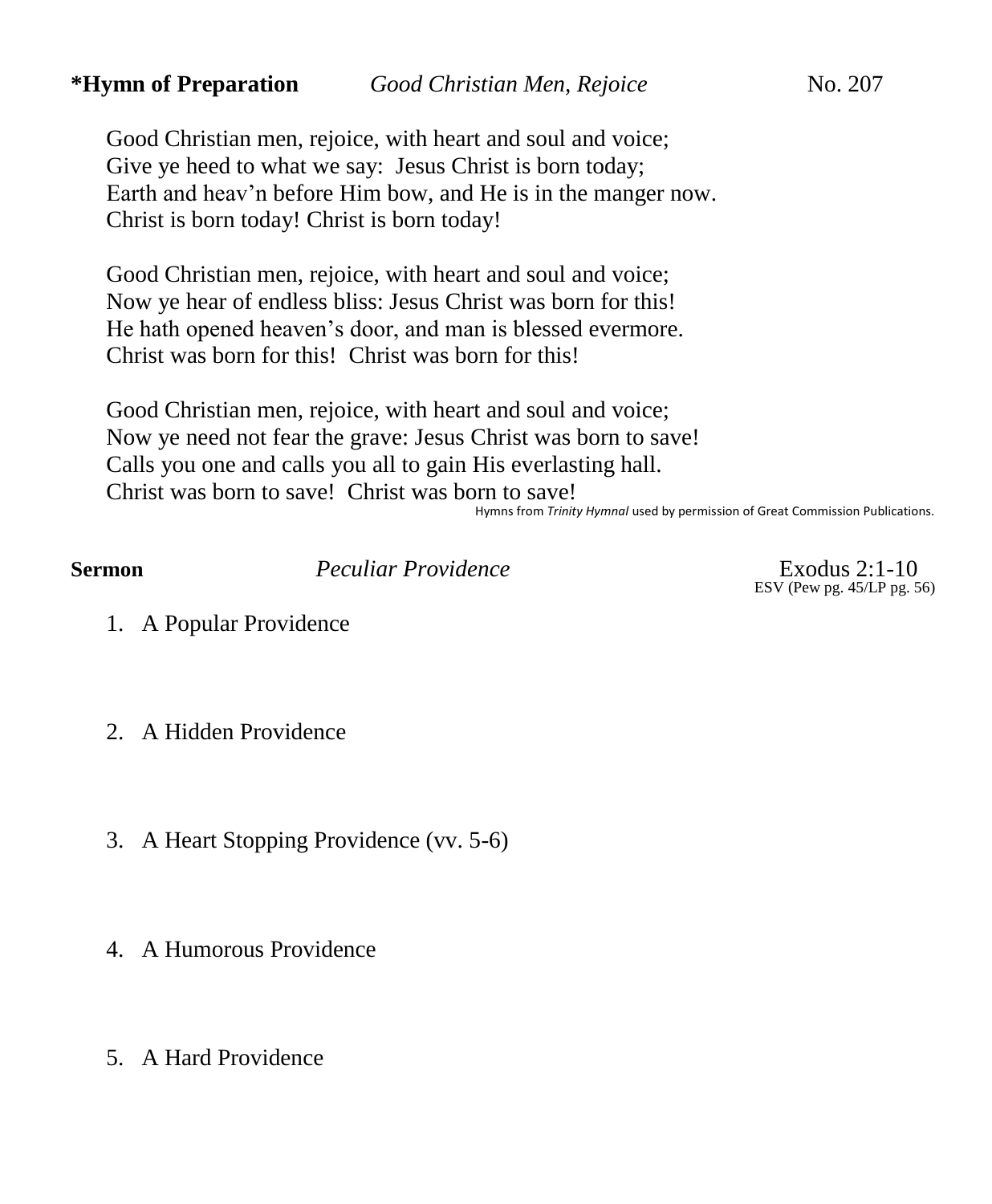Questions:

1. What is the difference between luck and providence? Why does it matter? What does it tell us about God?

2. Why do we so often look for God in the great and glorious providences of life? What does this say about you personally? What does this say about our churches? 3. God shows up at the 11th hour in vv. 5-6. What are some reasons why God allows such a tension in our lives? Does it mean that he does not care? 4. How does Exodus 2:1-10 prepare us for Advent? Does it surprise you that God does not withhold from us the hard providences of life? What does this tell us

about Him?

## **\*Hymn of Response** *Silent Night*No. 210

Silent night! Holy night! All is calm, all is bright, Round yon virgin mother and Child. Holy Infant, so tender and mild,

Sleep in heavenly peace; Sleep in heavenly peace.

Silent night! Holy night! Shepherds quake at the sight! Glories stream from heaven afar, Heav'nly hosts sing alleluia; Christ, the Savior, is born! Christ the Savior is born!

Silent night! Holy night! Son of God, love's pure light radiant beams from Thy holy face, with the dawn of redeeming grace, Jesus, Lord, at Thy birth; Jesus, Lord, at Thy birth.

Silent night! Holy night! Wondrous star, lend thy light; With the angels let us sing, Alleluia to our King; Christ the Savior is born! Christ the Savior is born!

Silent night! Holy night! All is calm, all is bright, Round yon virgin mother and Child. Holy Infant, so tender and mild, Sleep in heavenly peace; Sleep in heavenly peace.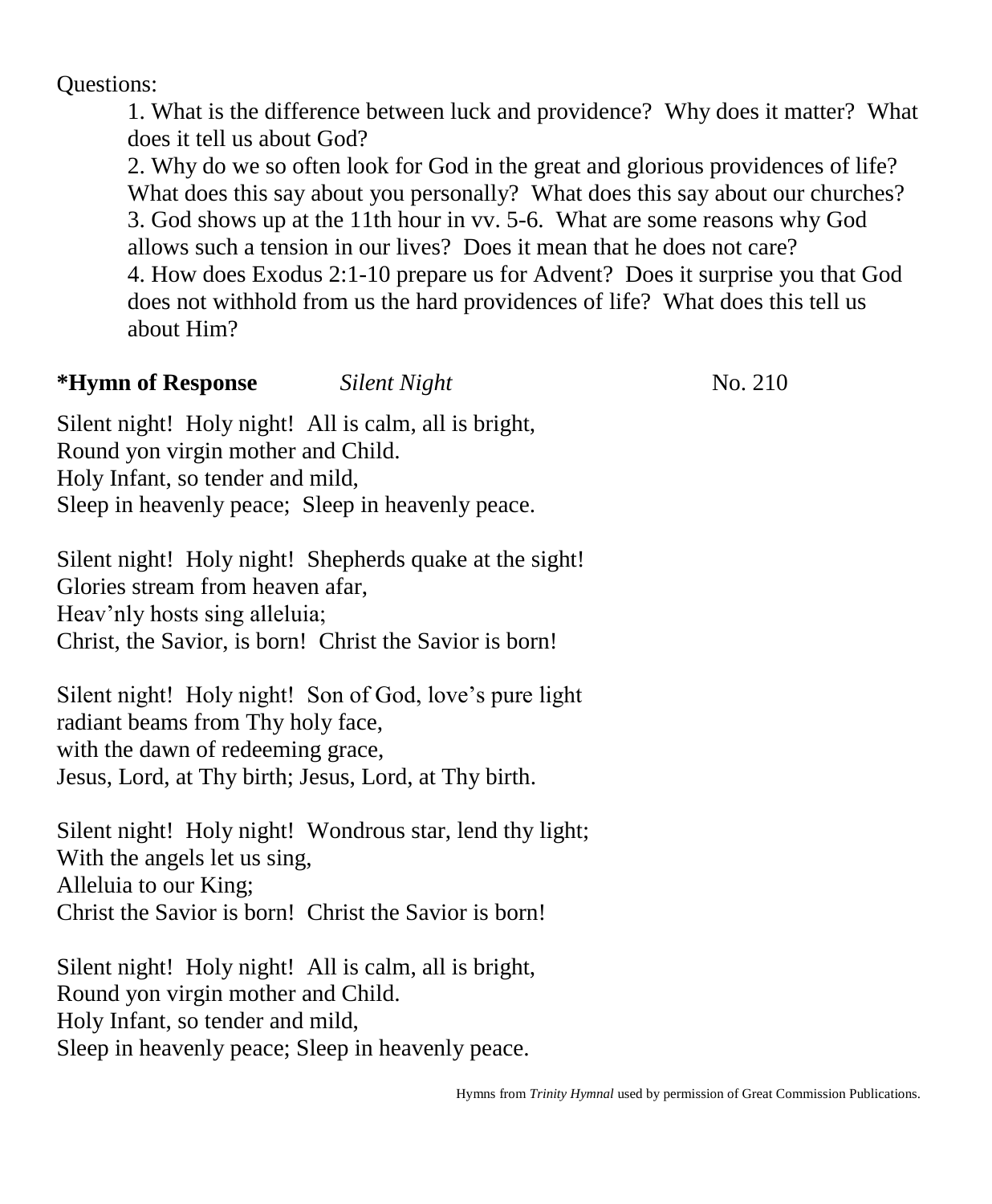## **\*Benediction**

## **\*Gloria Patri** No. 735 Glory be to the Father, and to the Son, and to the Holy Ghost; as it was in the beginning, is now, and ever shall be, world without end. Amen, amen.

Hymns from *Trinity Hymnal* used by permission of Great Commission Publications.

## **Postlude** *Selection by CE*

**\* Congregation:** Please stand as able.

**Piano** Chris Erickson **Piano** Grayden Lash **Intercessory Prayer** Yon Lindborg

## **Weekly Calendar**

| <b>DATE</b>       | TIME              | <b>EVENT</b>                                              |  |
|-------------------|-------------------|-----------------------------------------------------------|--|
| <b>SUN 12/19</b>  | $9:20 \text{ AM}$ | <b>Sunday School</b>                                      |  |
|                   | $10:30$ AM        | <b>Worship Service</b>                                    |  |
|                   | 11:45 AM          | <b>Children's Choir Practice</b>                          |  |
| <b>THUR 12/23</b> | $11:00$ AM        | <b>Women's Cookie Exchange</b>                            |  |
| <b>FRI</b> 12/24  |                   | <b>Christmas Eve Service</b>                              |  |
| <b>SUN 12/26</b>  |                   | <b>NO Sunday School</b>                                   |  |
|                   | 10:30 AM          | <b>Worship Service</b>                                    |  |
| <b>THUR 12/30</b> | $11:00$ AM        | Viking Luncheon (all welcome)                             |  |
| <b>SUN 1/2</b>    |                   | <b>NO Sunday School</b>                                   |  |
|                   | $10:30$ AM        | Worship Service – LORD's Supper                           |  |
|                   | 12:00 PM          | <b>Communicants Class @ Gretzinger's (lunch provided)</b> |  |
| <b>SUN 1/9</b>    | $9:20$ AM         | <b>Sunday School</b>                                      |  |
|                   | 10:30 AM          | <b>Worship Service</b>                                    |  |
|                   | 12:00 PM          | <b>Communicants Class @ Gretzinger's (lunch provided)</b> |  |